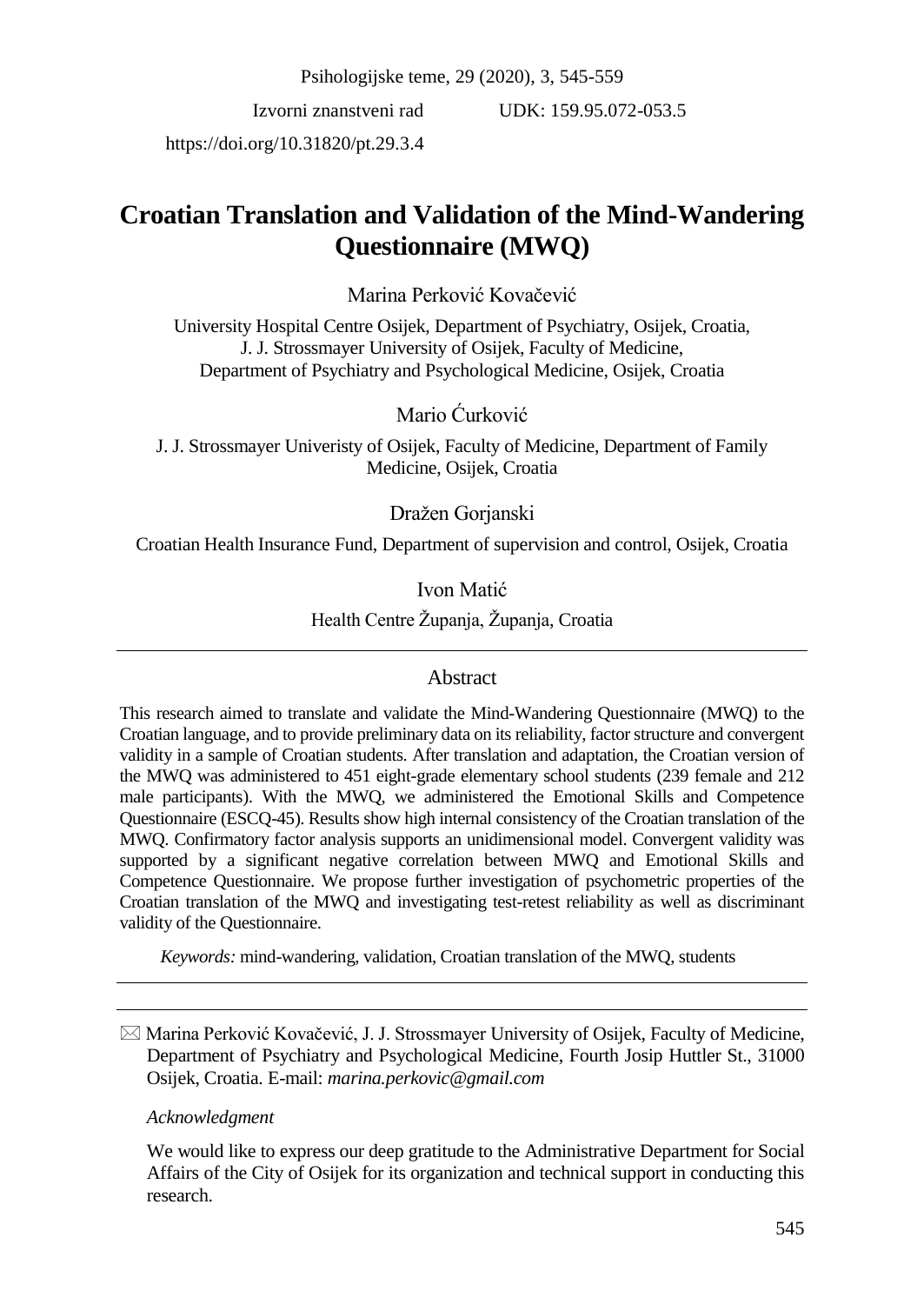#### **Introduction**

This research aimed to translate and validate the Mind-Wandering Questionnaire (MWQ) to the Croatian language. Mind-wandering is a mental phenomenon in which executive control shifts from the primary task to the processing of personal goals (Smallwood & Schooler, 2006). This particular kind of thoughts can be defined as stimulus-independent and task-unrelated thoughts, in the sense that their content *a)* is not the direct reflection of current sensory input and *b)* is unrelated to the task being performed at the moment of their occurrence (Stawarczyk et al., 2011a, 2011b). It is one of the ubiquitous and pervasive of all the cognitive phenomena (Schooler et al., 2014; Smallwood & Schooler, 2006; Song & Wang, 2012) and occurs during  $30 - 50$  % of our daily waking state (Kane et al., 2007; Killingsworth & Gilbert, 2010). Mind-wandering is often elicited by external or internal cues rather than emerging out of nowhere (Song & Wang, 2012). The frequency of mind-wandering is influenced by several factors, such as attention orientation, devotion to the task, and mood (Song & Wang, 2012).

Ubiquity, high frequency of appearance and especially the contents of mindwandering indicate its importance. Most of the thoughts during mind-wandering are self-related (Baird et al., 2011; Smallwood et al., 2011), mainly oriented toward the future (Smallwood et al., 2009) and the upcoming events (Baird et al., 2011; Stawarczyk et al., 2011b). In addition, by keeping the thoughts of the past in our memories, mind-wandering enables us to maintain self-awareness (Tulving, 1987).

Studies also suggest that mind-wandering could enhance creativity. For instance, individuals with Attention-Deficit/Hyperactivity Disorder (ADHD) score higher on measures of creativity (White & Shah, 2006) than individuals without ADHD. Constant attachment to the problem can impede creativity while interruption can increase it (Dijksterhuis & Meurs, 2006). Meta-analysis of the conditions that maximize incubation effects (problem-solving by temporarily giving up), found that the benefits of incubation intervals are greater when individuals are occupied by low cognitive demand task compared to when they engage in either a high-demanding task or no task at all (Sio & Ormerod, 2009).

Unfortunately, mind-wandering is a double-edged sword. Despite its obvious usefulness, it is associated with many difficulties. These include: 1) reduced reading comprehension, (McVay & Kane, 2012; Smallwood et al., 2011); 2) impaired driving (He et al., 2011); 3) having trouble paying attention during lectures (Lindquist & McLean, 2011; Risko et al., 2012) and 4) reduced scores on memory tasks (Smallwood et al., 2003). High levels of mind-wandering are also associated with less life satisfaction (Mar et al., 2012), increased depressive symptomatology (Smallwood et al., 2007; Watts et al., 1988), worse mood, greater stress, lower selfesteem (Mrazek et al., 2013), and more negative thinking (Smallwood et al., 2007). Although the mode of operation is not entirely clear, some mental disciplines,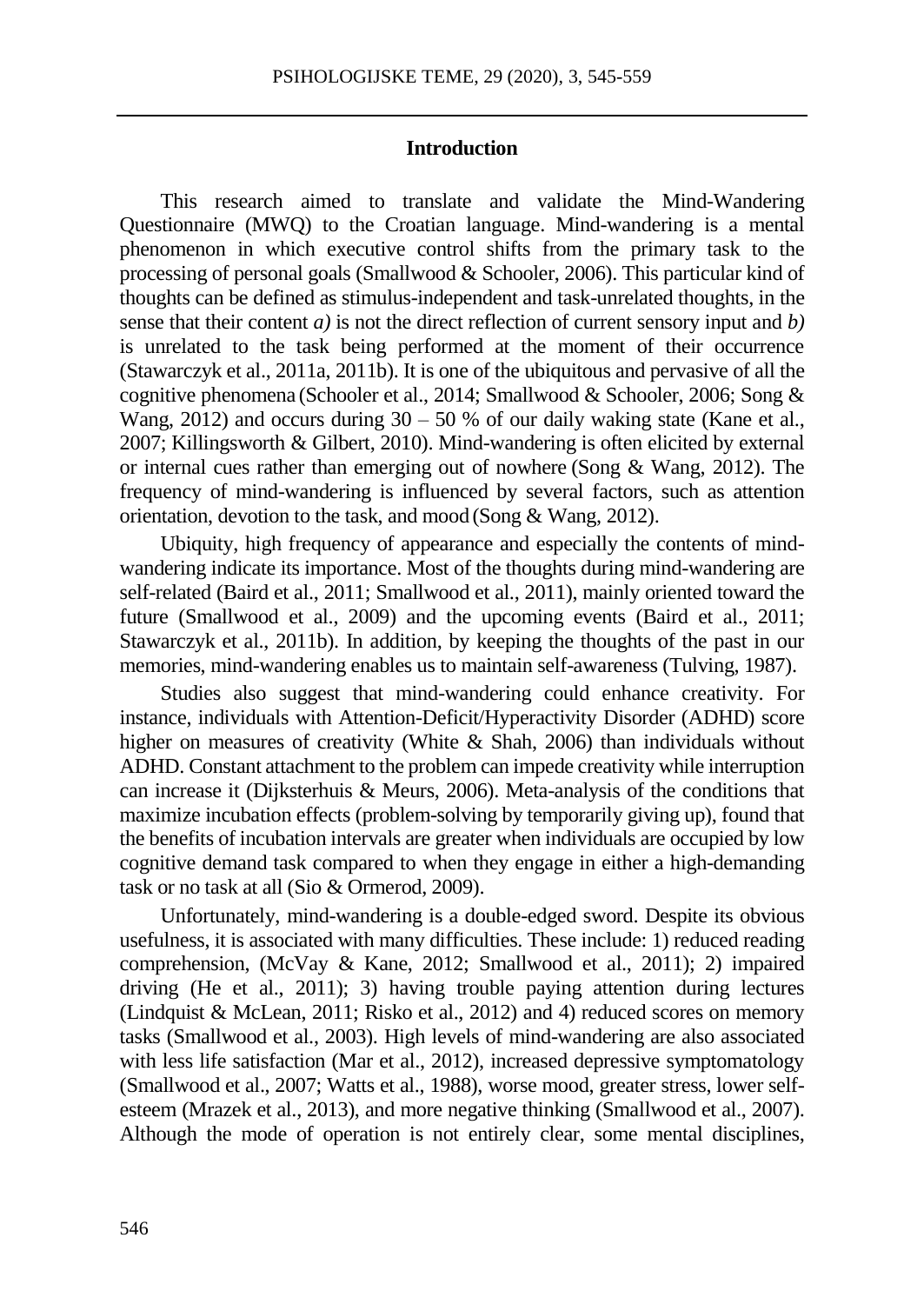especially mindfulness meditation, reduce wandering of the mind and its negative consequences (Bakosh et al., 2015; Xu et al., 2014).

In a large online study, conducted among men and women in the general population, aged 16 to 83, with or without ADHD, men without ADHD had higher scores on mind-wandering (Mowlem et al., 2019). At the same time, research of primary school students in the temporal focus during spontaneous mental time travel in daily life, revealed that the average score in the past orientation and future orientation respectively had no main effect of gender or grade (Ye et al., 2014).

There are two categories and four main methods for measuring mindwandering. The first category is the objective/indirect. It includes measurements of 1) reaction time or 2) eye movements and other physiological measures. The second category includes two subjective/direct methods that use self-caught measures, in which participants report whenever they notice their minds have wandered, and probe-caught measures, in which participants are intermittently probed and asked whether at that particular time they were mind-wandering (Weinstein, 2018).

Among the questionnaires that have been used to assess mind-wandering, the most common are: 1) Daydream Frequency Scale (DDFS), also known as the Daydream Subscale of the Imaginal Process Inventory (Giambra, 1995) that predominantly refers to stimulus-independent thoughts; 2) Attention Related Cognitive Errors Scale (ARCES) (Cheyne et al., 2006) that primarily considers the frequency of everyday mistakes; 3) Mindful Attention and Awareness Scale(MAAS) (Brown  $\&$  Ryan, 2003) that measures awareness of what is occurring in the present; 4) The Mind Excessively Wandering Scale (MEWS) (Mowlem et al., 2016) that was created primarily to determine the ADHD symptoms; and 5) Mind-Wandering Questionnaire (MWQ) (Mrazek et al., 2013) that measures the frequency of mindwandering irrespective of whether it is deliberate or spontaneous.

Although the DDFS is widely used as a measure of mind-wandering, this questionnaire is focused more on stimulus-independent thoughts than on taskunrelated thoughts. The key difference between the constructs of daydreaming and mind-wandering relates to the relevance of a primary task from which the attention is diverted. Daydreaming refers to stimulus-independent thought that does not occur during a primary task, while mind-wandering means a shift of attention away from a task (Mrazek et al., 2013). According to the authors, "MWQ is a suitable tool for researchers to use when they are specifically interested in mind-wandering, as opposed to related constructs assessed by the DDFS, ARCES, or MAAS" (Mrazek et al., 2013, p. 5).

Mind-wandering with a consequent lack of attention represents a particular problem when transferring knowledge to students, whether it is during the traditional classroom teaching (Bunce et al., 2010) or online education (Szpunar et al., 2013). The results of previous research suggest a significant correlation of attention regulation difficulties with emotional knowledge. Emotional knowledge comprises many aspects, such as understanding the functions of emotions, emotion activators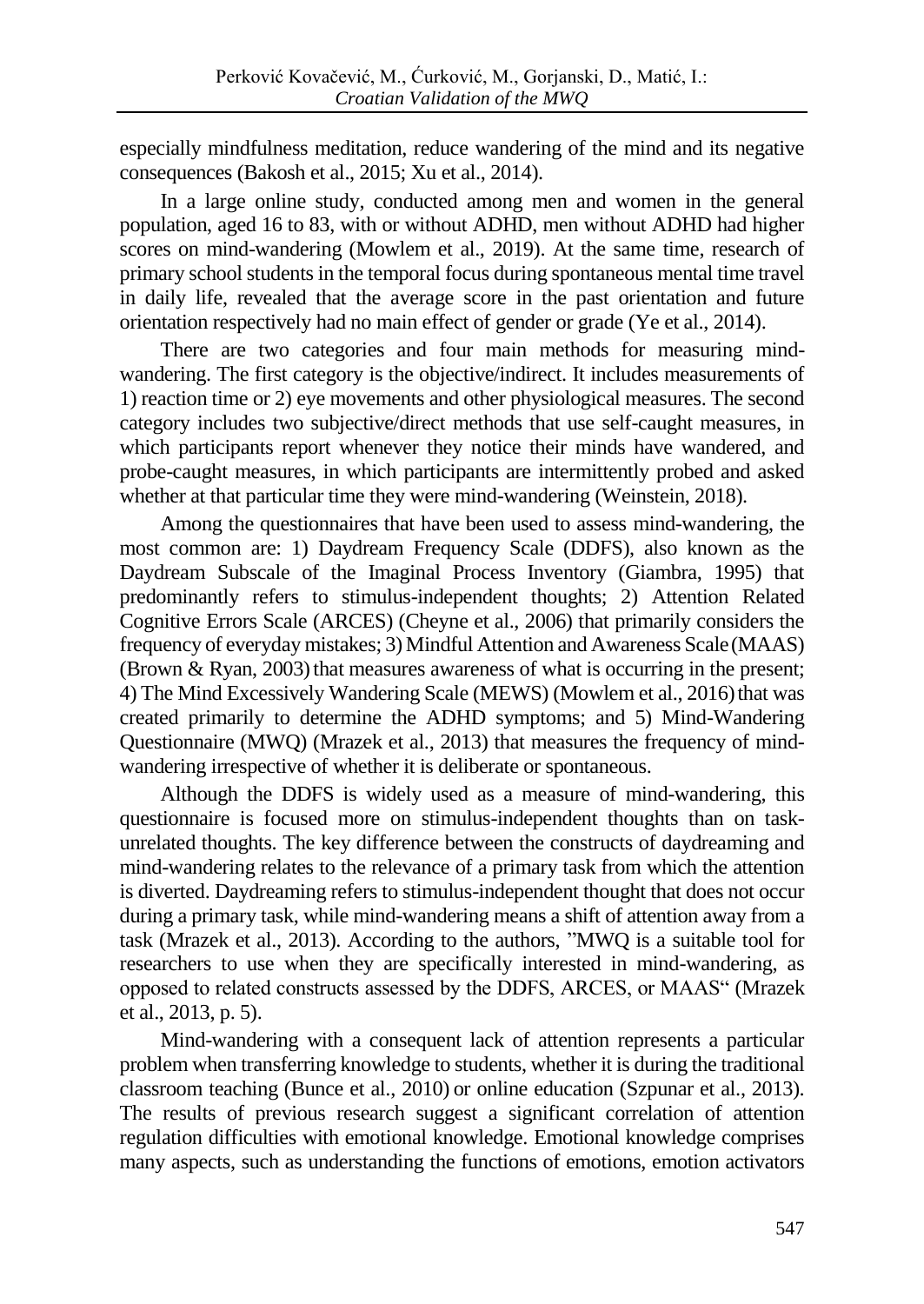as well as the rules for displaying emotions (Izard, 2001). Children who can process noticeable emotional cues in the educational environment are more likely to carry out academic tasks. On the other hand, children whose emotional knowledge is low might have more strained relationships and more unpleasant encounters with their teachers and peers, and, consequently, have problems directing their attention and concentrate on academic tasks (Izard et al., 2001). Furthermore, developmental theory suggests that processes of attention and emotion overlap when it comes to neural circuitry and are interconnected from early childhood onward (Greenberg & Snell, 1997; Kopp, 2002). In other words, children regulate emotions using attention, and the way they experience emotions affects their ability to respond to stimuli. Their attention is often captured by stimuli that evoke emotion, which may affect the children's emotional experience in terms of its type and intensity (Greenberg & Snell, 1997). Moreover, the leading research model for investigating regulation of emotions often uses measuring of attention shift and focus as an indicator of regulation ability (Eisenberg et al., 2001). Therefore, attentional and emotional competence potentially correlate in the academic environment, which is worthy of empirical investigation (Mostow & Fine, 2006). To solve this problem, various practical strategies have been devised: integration of "checkpoint" questions throughout lectures and active learning through demonstrations, discussions, or other activities to allow students to mind-wander when it will not significantly affect learning (Pachai et al., 2016). An additional strategy focuses on interpolating memory tests while viewing on-line lectures (Szapunar et al., 2013).

If we want to explore the impact of these, or some future techniques, on mindwandering and improving students' abilities, it is essential to have a reliable instrument for measuring the wandering of the mind. As the MWQ is short (contains only 5 items), designed for undergraduate, high-school and middle-school students and directly measures mind-wandering trait levels, we considered it as the most appropriate for translation and adaptation into the Croatian language. Mrazek et al. (2013) reported factorial analyses of the MWQ, proposing a single-factor solution with internal consistency measured by Cronbach Alpha of .85.

Previously, the MWQ was translated and validated in Spain (Salavera et al., 2017), China (Luo et al., 2016) and Japan (Kajimura & Nomura, 2016) and a singlefactor solution was confirmed in these studies. As there is no Croatian scale for mindwandering, translation and validation of the MWQ into the Croatian will enable the study of this phenomenon in the Croatian students. Given the fact that previous research has shown a significant correlation between emotional competence and attention processes in children, which underlies the process of mind-wandering (Mostow & Fine, 2006), we decided to examine the association of emotional competence with mind-wandering to determine convergent validity.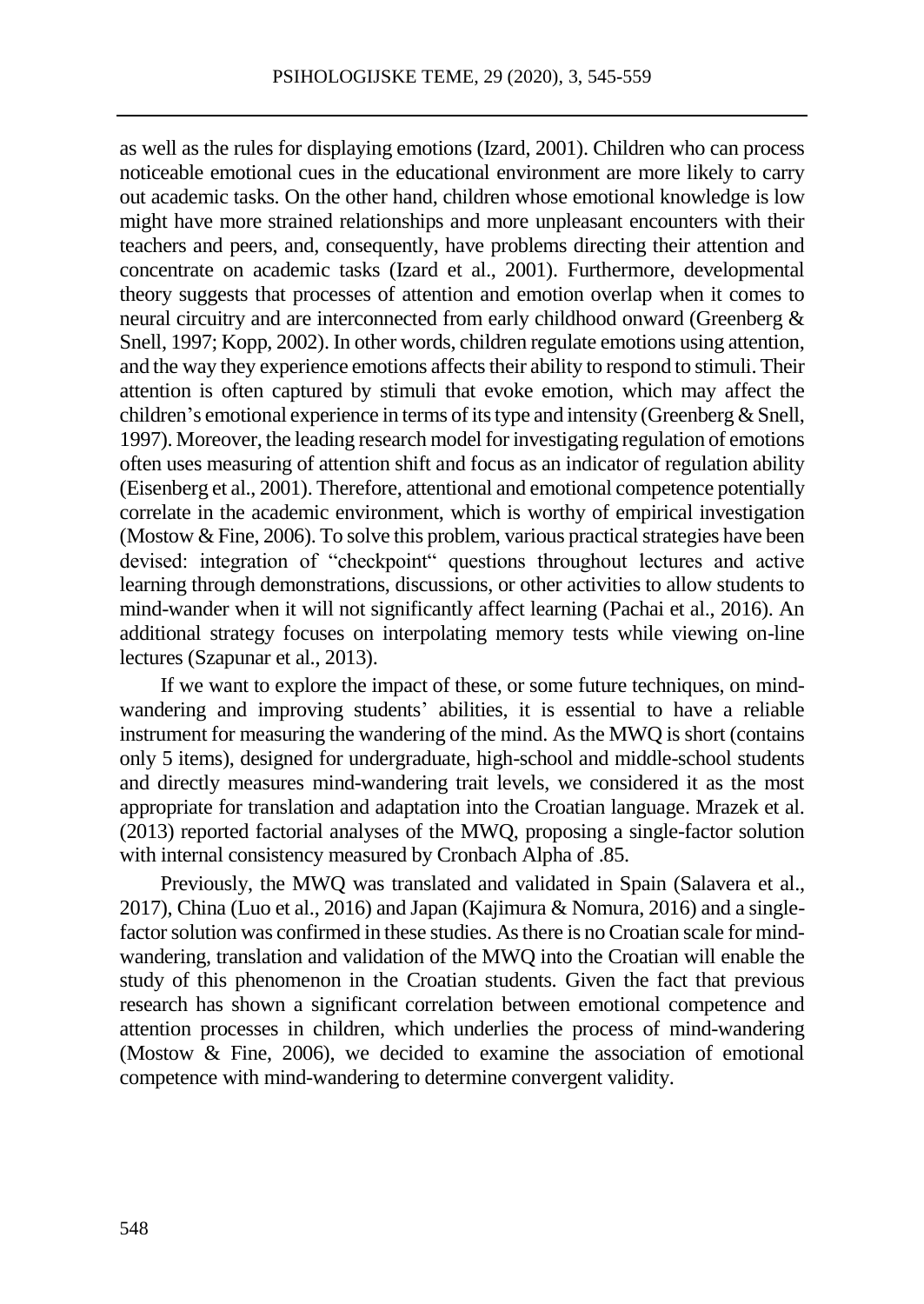## **Method**

## **Participants and Procedure**

In our study, participants were eight-grade elementary school students. Students were recruited from 20 elementary schools in the city of Osijek. Before starting the study, we contacted the Administrative Department for Social Affairs of the City of Osijek to inform them of our research and to obtain permission to conduct the research. After obtaining the permission, the city authorities informed all of the 20 elementary school principals about our research and asked them to help us with the testing of children. In the next step, we visited the schools and verbally informed each principal, pedagogue and psychologist at the school, and provided them with forms for informed parental consent and tests for children. After obtaining the signed consent forms from the parents, the children were tested. The study was conducted between April and May 2019. The Emotional Skills and Competence Questionnaire (ESCQ-45; Takšić, 1998) was administered with the MWQ. Out of the 869 students in all of the 20 elementary schools in Osijek, 451 (239 female and 212 male) completed the questionnaire, representing a response rate of 52 %. The average student age was  $14.2$  (*SD* = 0.45; range from 13 to 16, *Mdn* = 14). The study was conducted with the full cooperation of the parents of the students who participated in the study, with their appropriate understanding of the implementation of the research, and has therefore been performed in accordance with the ethical standards laid down in the Declaration of Helsinki (1964).

# **Measures**

*The Mind-Wandering Questionnaire* is a five-item, self-assessing questionnaire, which rates trait levels of mind-wandering (Mrazek et al., 2013). Items are rated on a 6-point scale ranged from 1 (*Almost never*) to 6 (*Almost always*). Items include statements such as *"I have difficulty maintaining focus on simple or repetitive work"* and *"While reading, I find I have not been thinking about the text and must therefore read it again"*. The total score for the mind-wandering questionnaire for all five items can range from 5 to 30. After obtaining permission to use the Mind-Wandering Questionnaire from the author of the original questionnaire, we had the questionnaire translated into Croatian by three bilingual experts using the back-translation method. The initial translation of the MWQ from English to Croatian was performed independently by three translators whose mother tongue was Croatian. In the next step, the translations were compared and all the different translation options were discussed. As a result, the researchers constructed a unique version containing the items for which they all agreed they represent the best semantic and conceptual translation of the original items, as well the best one in terms of clarity, common language, and cultural adequacy. The final Croatian version of translation was then translated from Croatian into English (back-translation) by one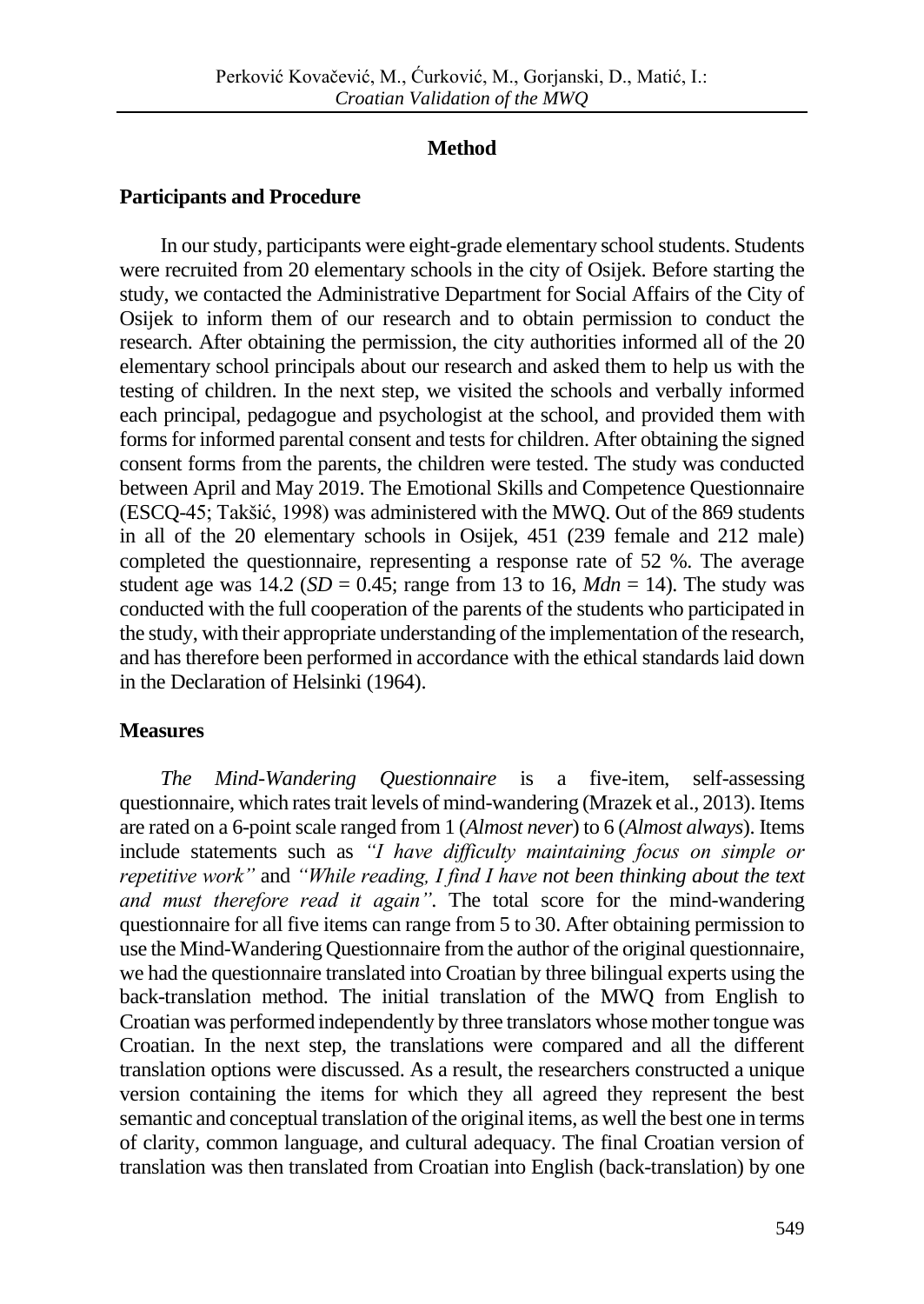researcher with proficiency in both English language and mind-wandering research. In this study, the Cronbach's alpha for the whole questionnaire was .82.

Emotional competence was measured by the *Emotional Skills and Competence Questionnaire*, ESCQ-45 (Takšić, 1998). The term "emotional competence" was chosen because it equally emphasizes the importance of emotional competence in person's daily adjustment, but also because of the prevailing view that only intelligence can be measured by the aptitude tests. It is constructed according to the emotional intelligence model of Mayer and Salovey, which differs between the perception and expression of emotions, and which is presented in separate dimensions. The questionnaire is intended to assess emotional competence, the process of recognizing one's own and others' emotional states in order to solve problems more effectively and regulate behaviour more appropriately. It consists of 45 items arranged in three subscales: Perceiving and understanding emotions, Expressing and labelling emotions, and Managing and regulating emotions.

The subjects respond to each of the statements by a degree of agreement on a 5 point scale, from 1 (*Not at all*) to 5 (*Entirely yes*), and the corresponding points are summed within the scales. The psychometric characteristics of the ESCQ-45 are generally good, so the reliability of the whole questionnaire in different samples is from .88 to .92 (Takšić & Smojver-Ažić, 2016). In this study, the Cronbach's alpha for the whole questionnaire was .90.

Correlation between individual subscales ranges from .35 to .51, so the overall score can be formed as a measure of general emotional competence, with reliability between .87 and .92. (Takšić et al., 2006). In this study, the correlations between individual subscales range from .43 to .48, which justifies the use of the total score as a measure of emotional competence.

#### **Statistical Analysis**

Data were analyzed using the Statistical Package for Social Sciences (SPSS) for Windows, version 21 (IBM Corp., 2012). All the tests were two-tailed and conducted at the 5 % level of statistical significance. Pearson's correlation coefficient was used to calculate the correlations between the Croatian translation of the MWQ and the Emotional Skills and Competence Questionnaire.

We conducted the confirmatory factor analysis (CFA) by Mpus 7.1 to examine the unidimensional factor structure of the questionnaire with the weighted least square mean and variance adjusted (WLSMV) method for ordinal indicators. As model fit indices, we used: (a) WLSMV chi-square  $(\chi^2)$  (Muthén & Muthén, 2012), and the ratio of chi-square and degrees of freedom  $(\chi^2/df)$ , where the ratio between 2 and 5 indicate a good model fit (Marsh & Hocevar, 1985); (b) the root mean squared error of approximation (RMSEA; Steiger, 2000), where values of < .05 were taken as a good fit, and  $.05 - .08$  as a moderate fit; (c) the comparative fit index (CFI) where values of .90 were taken as an adequate fit, .90 - .95 as a moderate fit and below .95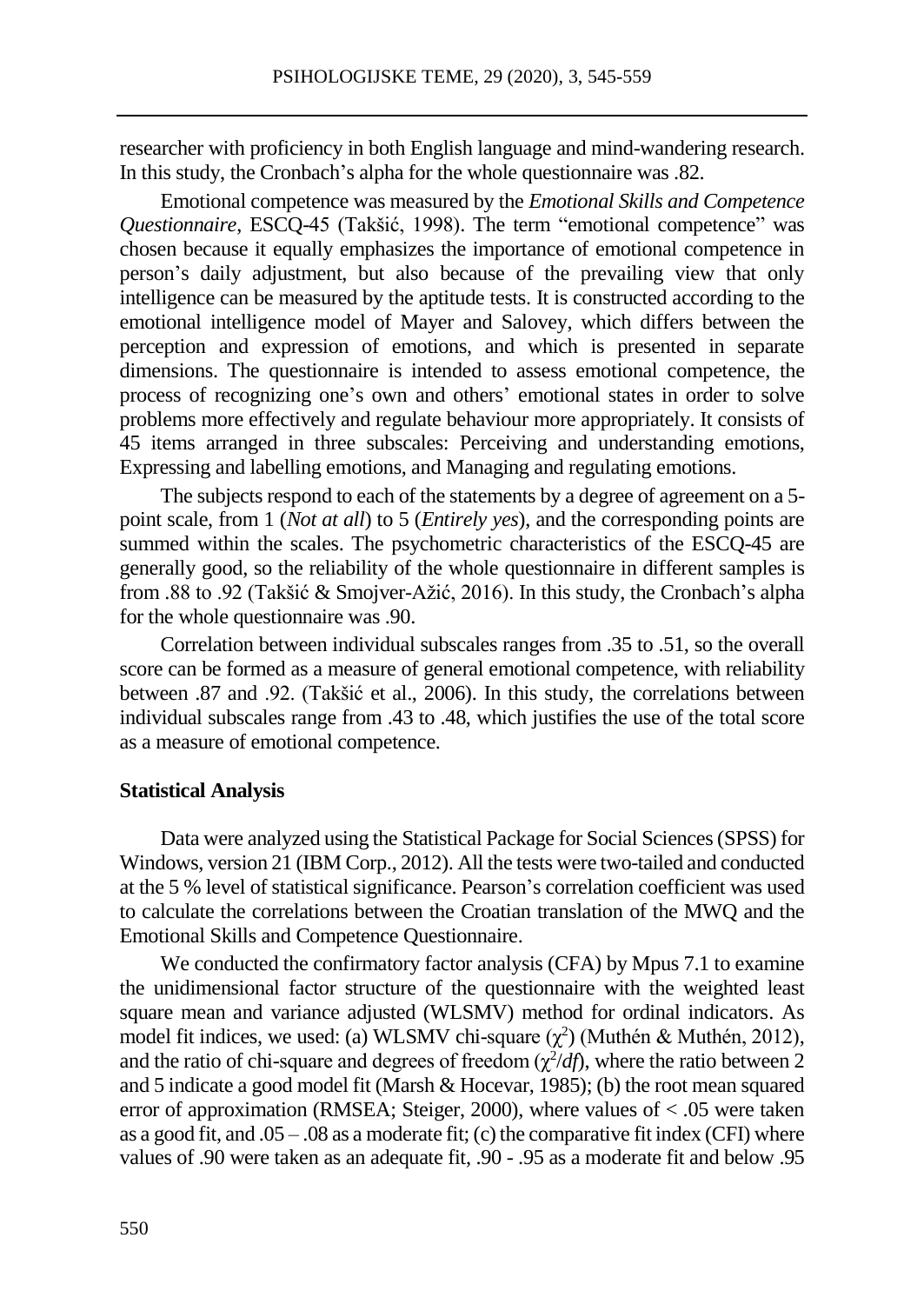as a perfect fit (Hu & Bentler, 1999) and standardized root mean square residual (SRMR) with < .08 indicated a good fit (Steiger, 2000).

Omega reliability coefficient was calculated using the JASP program (Version 0.12; JASP Team, 2020).

#### **Results**

### **Descriptive Statistics**

Mean result on the Croatian version of the MWQ was 17.80 (*SD* = 5.26). Modal value was 15, with 37 participants achieving this result. Distribution doesn't differ from normal with Skewness = .05 (*S.E.* = 0.11) and Kurtosis =  $-.65$  (*S.E.* = 0.23). According to Field (2005), asymmetry index and curvature coefficient should be equal to or close to zero to confirm normal distribution. Although the above results differ from zero, the results can be viewed as acceptable, since Kline (2011) states that the criteria for normal distribution are absolute values of asymmetry and curvature. The absolute value of asymmetry should be less than 3 and the absolute value of curvature less than 8. Since the above results correspond to that, the implementation of parametric procedures can be continued.

Internal consistency was measured with Cronbach's Alpha and it was .82 with all 5 items. Mean inter-item correlation was .48. (Table 1).

The mean result on the Emotional Skills and Competence Questionnaire was *M*  $= 157.42$ ,  $SD = 19.22$ . Distribution does not differ from normal with Skewness = -.33 (*S.E*. = .11) and Kurtosis = .09 (*S.E.* = .23). Internal consistency was measured with Cronbach's Alpha and it was .90. Mean inter-item correlation was .28 with minimum value .32 and maximum .64.

Table 1

|                               | <b>MWO</b> | ESCQ-45 |
|-------------------------------|------------|---------|
| M                             | 17.80      | 157.42  |
| SD                            | 5.26       | 19.22   |
| Median                        | 18         | 159     |
| Mode                          | 15         | 169     |
| Min-max                       | $5 - 30$   | 90-207  |
| <b>Skewnes</b>                | 0.05       | $-0.33$ |
| <b>Std. Error of Skewnes</b>  | 0.11       | 0.11    |
| Kurtosis                      | $-0.65$    | 0.09    |
| <b>Std. Error of Kurtosis</b> | 0.23       | 0.23    |
| Mean inter-item correlation   | .48        | .28     |
| Cronbach a                    | .82        | .90     |

*Descriptive Statistics and Reliability for MWQ and ESCQ-45* 

*Note.* MWQ – Mind-Wandering Questionnaire; ESCQ-45 – Emotional Skills and Competence Questionnaire.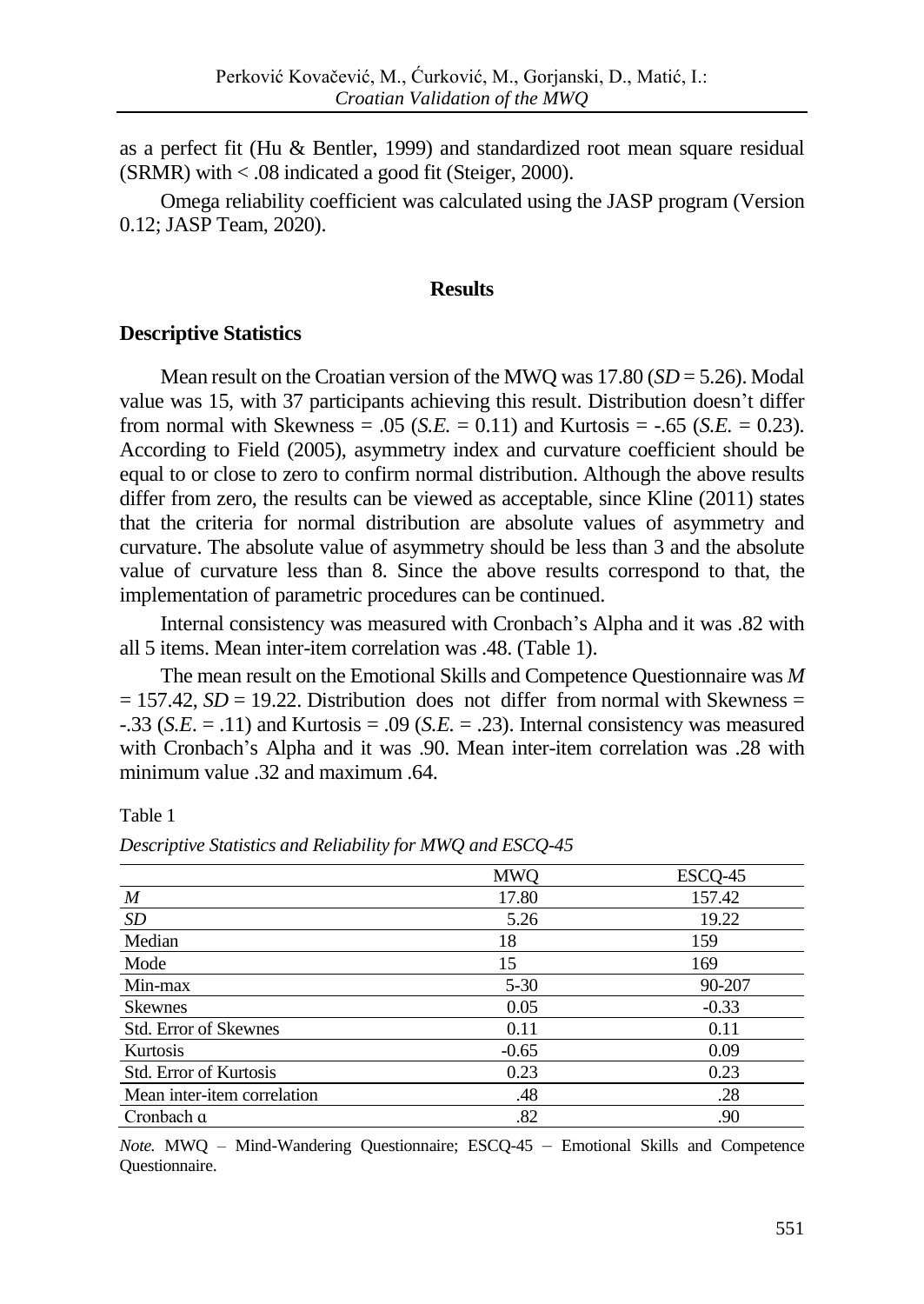### **Factorial Analysis of the Croatian Translation of the MWQ**

The CFA confirmed the unidimensional factor structure of the questionnaire since all goodness of fit indices were above critical values  $(\chi^2(4) = 11.22, df = 4; p = 11.22)$  $0.024$ ;  $\chi^2/df = 2.80$ ; CFI = .991; RMSEA = .063 (90 % confidence interval .021 - .109). and  $SRMR = .023$ . Also, all the items significantly loaded the factor, with factor loadings ranging from .47 to .84. (Table 2). We also calculated the omega reliability coefficient, which is .83.

Table 2

*Factor Loadings of the Confirmatory Factor Analysis (CFA) of the Unidimensional Model of the MWQ*

| <b>Items</b>                                                                                                                                                                                          | F   |
|-------------------------------------------------------------------------------------------------------------------------------------------------------------------------------------------------------|-----|
| 1. I have difficulty maintaining focus on simple or repetitive work.<br>[Teško se koncentriram na jednostavne ili jednolične zadatke.]                                                                | .47 |
| 2. While reading, I find I haven't been thinking about the text and must<br>therefore read it again.<br>[Tijekom čitanja događa se da ne razmišljam o tekstu te ga stoga moram<br>ponovno pročitati.] | .66 |
| 3. I do things without paying full attention.<br>[Nisam u potpunosti usredotočen/a na ono što radim.]                                                                                                 | .70 |
| 4. I find myself listening with one ear, thinking about something else at the<br>same time.<br>[Događa mi se da slušam jednim uhom, a istovremeno razmišljam o nečemu<br>posve drugom.]               | .84 |
| 5. I mind-wander during lectures or presentations.<br>[Misli mi lutaju tijekom predavanja ili prezentacija.]                                                                                          | -73 |

### *Correlations between MWQ and ESCQ-45*

To analyze the convergent validity of the MWQ, we calculated the correlation between the MWQ and self-reported measure of emotional competence (ESCQ-45). Since distribution of the MWQ and emotional competence scores did not differ from normal, we proceeded with parametric correlation analysis. Pearson's correlation coefficient between the MWQ and emotional competence was  $r = -0.28$ ,  $p = 0.000$ , pointing to a weak but significant negative relation between these variables.

#### **Discussion**

The purpose of this study was to adapt a Croatian version of the MWQ (Mrazek et al., 2013), which would allow comparability with the results from other countries. Furthermore, it would provide researchers in Croatia with a mind-wandering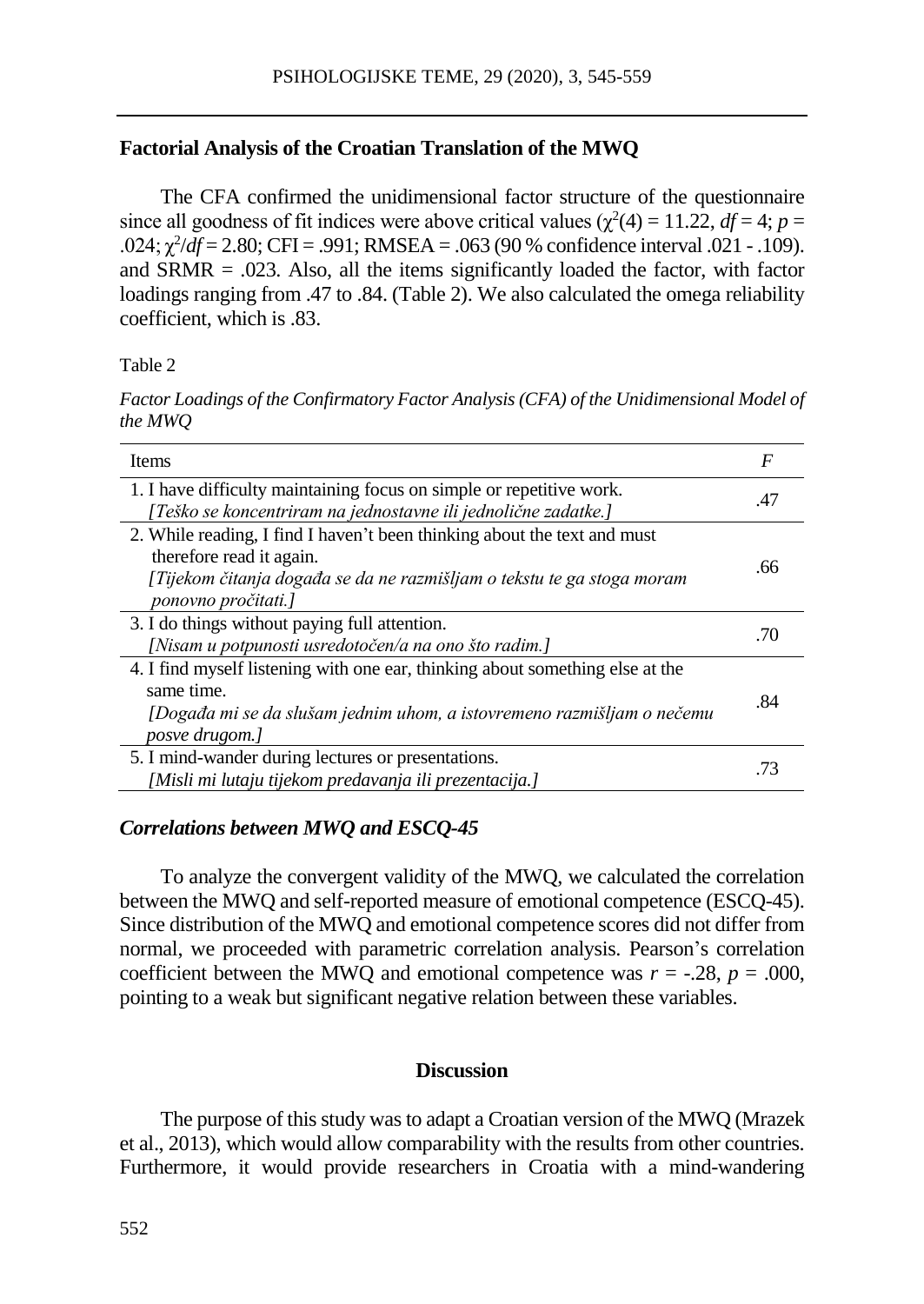measure for adolescents with or without specific disorders, such as attention deficit disorder, specific learning difficulties etc. This measure would be useful in school practice, as well as for scientific purposes. Our results revealed that the Croatian version of MWQ for adolescents evidences high construct validity and reliability.

## **Reliability and Factor Structure of the Croatian Translation of the MWQ**

As for internal consistency of the Croatian version of the MWQ, Chronbach's Alpha was .82 among the 5 items, which points to good reliability. To further test the internal consistency, we next examined the inter-item correlations. The results showed positive and significant results among items of the MWQ, with values similar to those obtained by Mrazek (Mrazek et al., 2013). Consistently moderate inter-item correlations are preferred, as they show good internal reliability without highly redundant (expendable) items (Clark & Watson, 1995). According to these criteria, the MWQ had moderate inter-item correlations.

The factorial structure of the MWQ was analyzed by a confirmatory factorial analysis. The results of the confirmatory factorial analysis indicated that the model is fitted to the data, which confirmed the one scale's dimensional structure and corresponded with both the initial questionnaire postulates (Mrazek et al., 2013) and the factorial structure seen in the original questionnaire version, as well as in the results of confirmatory factorial analysis of the questionnaire in Spanish, Chinese and Japanese (Luo et al., 2016; Kajimura & Nomura, 2016; Salavera et al., 2017). Our results point to the appropriateness of using the Croatian translation of MWQ with adolescents.

# **Convergent Validity**

Convergent validity of the Croatian translation of the MWQ was evaluated by investigating correlations with the self-reported measure of emotional competence (measured by the Emotional Skills and Competence Questionnaire; Takšić, 1998). To the best of our knowledge, ESCQ was not used previously to test the convergent validity of MWQ. Whereas previous research has shown a significant correlation between emotional competence and attention processes in children, which underlie the process of mind-wandering (Mostow & Fine, 2006), we decided to use emotional competence to test convergent validity.

In our research, we found a week but significant negative relation between MWQ and emotional competence, supporting the convergent validity of the Croatian translation of the MWQ. Such data are consistent with developmental theories and research that suggest that attention and emotional processes have overlapping neural activities (Greenberg & Snell, 1997; Kopp, 2002).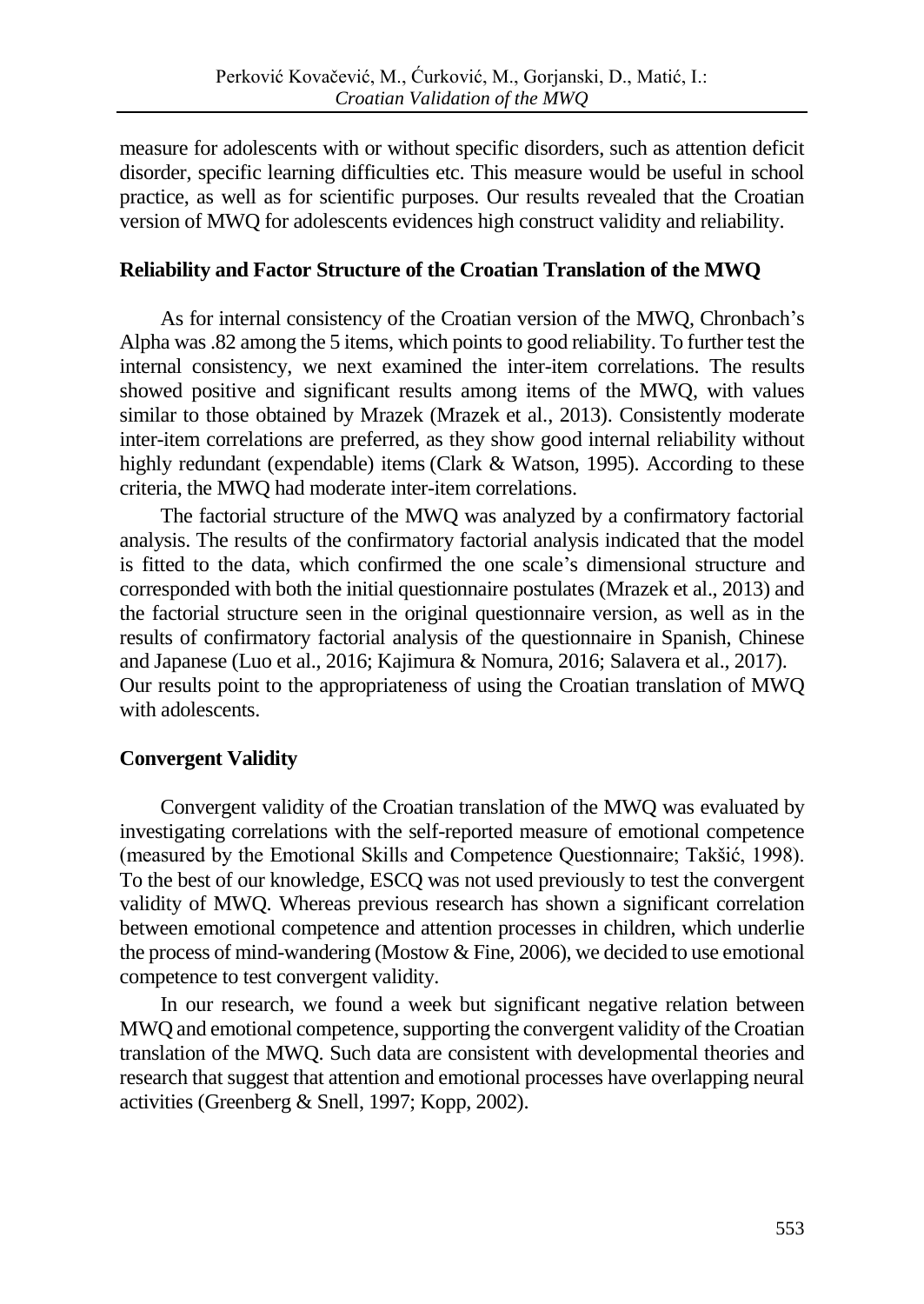#### **Limitations of the Study**

This study should be evaluated with certain important limitations in mind. All the participants in the study are elementary school students, due to which the findings of the study may not be generalizable for adults. We did not investigate whether there are gender differences, what their impact is on mind-wandering, and what effect gender has on mind-wandering. To determine the impact of gender on mindwandering we believe we should use a sample of children in the lower and upper grades of primary school as well as children in rural and urban areas. In future studies we should also make an in-depth examination of how can mind-wandering influence performance and different subjective well-being components (subjective happiness, self-esteem, satisfaction with life), like in other studies (Kajimura & Nomura, 2016; Luo et al., 2016; Salavera et al., 2017). In addition, since numerous research opportunities are opening up in this area, we plan to include covariates in our future work, such as gender, age, place of residence etc.

#### **Conclusion**

This paper presents the Croatian version of the Mind-Wandering questionnaire. Our data point to good reliability of the Croatian translation of the MWQ based on the internal consistency coefficient. Furthermore, the result of the CFA indicated that unidimensional structure fitted the data well and corresponded with both the initial questionnaire postulates and the factorial structure seen in the original questionnaire version. Convergent validity was supported by a significant negative correlation between the MWQ and emotional competence. In addition, this questionnaire could be useful for indirect measurement of the effectiveness of interventions such as mindfulness-based program and mindfulness-based cognitive therapy, adapted for children, which reduce MW helping the adolescent to improve academic performance.

#### **References**

- Baird, B., Smallwood, J., & Schooler, J. W. (2011). Back to the future: Autobiographical planning and the functionality of mind-wandering. *Consciousness and Cognition*, *20*, 1604–1611.
- Bakosh, L. S., Snoiv, R. M., Tobias, J. M., Houlihan, J. L., & Barbosa-Leiker, C. (2015). Maximizing mindful learning: Mindful awareness intervention improves elementary school students' quarterly grades. *Mindfulness*, *7*, 59–67.
- Brown, K. W., & Ryan, R. M. (2003). The benefits of being present: Mind-fulness and its role in psychological well-being. *Journal of Personality and Social Psychology, 84*, 822–848.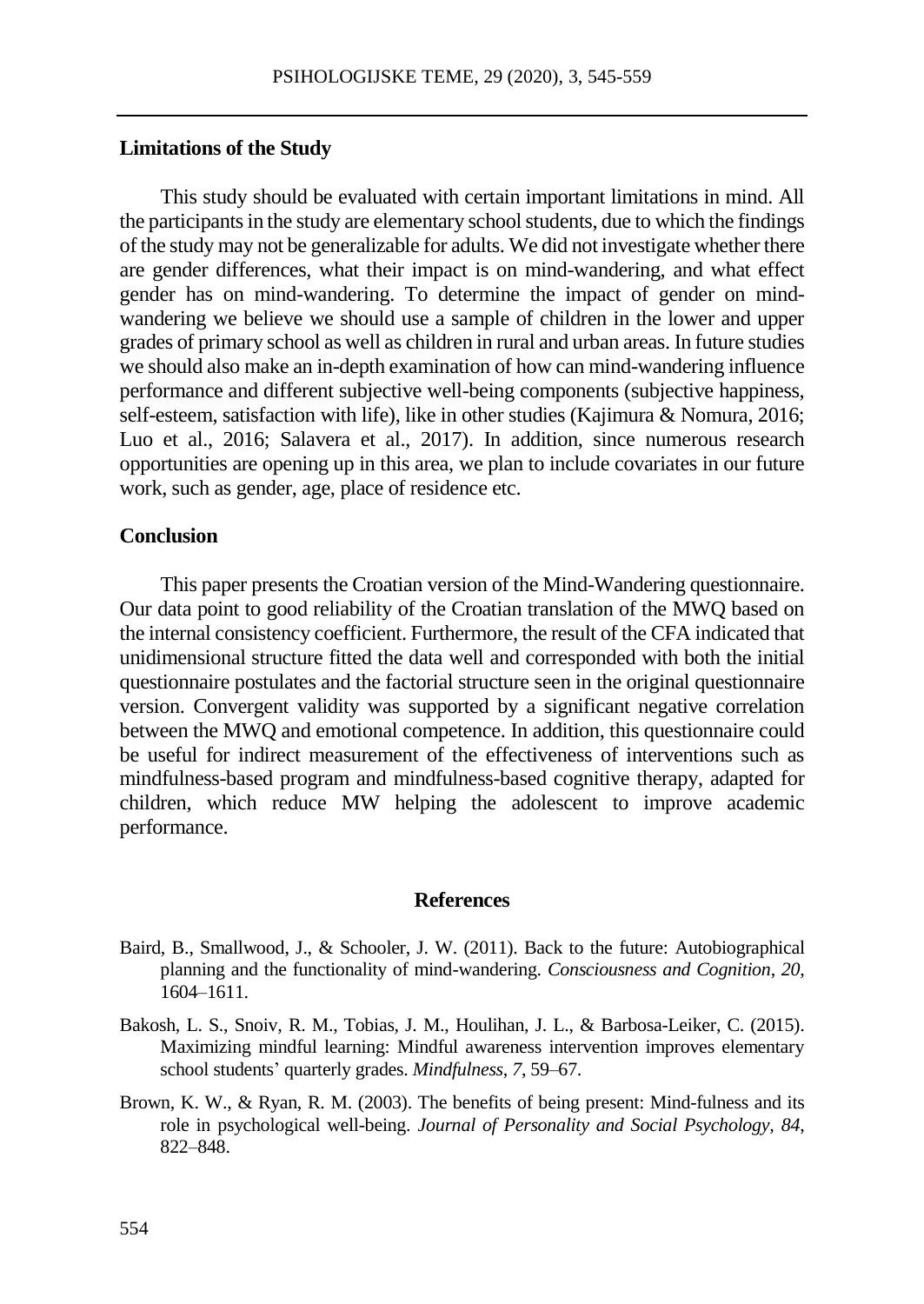- Bunce, D. M., Flens, E. A., & Neiles, K. Y. (2010). How long can students pay attention in class? A study of student attention decline using clickers. *Journal of Chemical Education*, *87*, 1438–1443.
- Cheyne, J. A., Carriere, J. S. A., & Smilek, D. (2006). Absent-mindedness: Lapses of conscious awareness and everyday cognitive failures. *Consciousness and Cognition, 15*, 578–592.
- Clark, L., & Watson, D. (1995). Constructing validity: Basic issues in objective scale development. *Psychological Assessment, 7*(3), 309–319. https:[//doi.org/10.1037/1040-](https://psycnet.apa.org/doi/10.1037/1040-3590.7.3.309) [3590.7.3.309](https://psycnet.apa.org/doi/10.1037/1040-3590.7.3.309)
- Dijksterhuis, A., & Meurs, T. (2006). Where creativity resides: The generative power of unconscious thought. *Consciousness and Cognition*, *15*, 135–146.
- Eisenberg, N., Cumberland, A., Spinrad, T. L., Fabes, R. A., Shepard, S. A., Reiser, M., Murphy, B. C., Losoya, S. H., & Guthrie, I. K. (2001). The relations of regulation and emotionality to children's externalizing and internalizing problem behavior. *Child Development*, 72, 1112–1134.
- Field, A. (2005). *Discovering statistics using SPSS (2nd ed.).* Sage Publications, Inc.
- Giambra, L. M. (1995). A laboratory method for investigating influences on switching attention to task-unrelated imagery and thought. *Consciousness and Cognition, 4*, 1–21. https://doi.org/10.1006/ccog.1995.1001
- Greenberg, M. T., & Snell, J. (1997). Brain development and emotional development: The role of teaching in organizing the frontal lobe. In P. Salovey & D. Sluyter (Eds.), *Emotional development and emotional intelligence: Educational implications* (pp. 93- 119). Basic Books.
- He, J., Becic, E., Lee, Y. C., & Mccarley, J. S. (2011). Mind wandering behind the wheel: Performance and oculomotor correlates. *Human Factors*, *53*, 13–21.
- Hu, L. T., & Bentler, P. M. (1999). Cutoff criteria for fit indexes in covariance structure analysis: Conventional criteria versus new alternatives. *Structural Equation Modeling: A Multidisciplinary Journal*, *6*(1), 1–55. https://doi.org/10.1080/10705519909540118
- Izard, C. E. (2001). Emotional intelligence or adaptive emotions? *Emotion*, *1*, 249–257.
- Izard, C., Fine, S., Schultz, D., Mostow, A., Ackerman, B., & Youngstrom, E. (2001). Emotion knowledge as a predictor of social behavior and academic competence in children at risk. *Psychological Science, 12*, 18–23.
- JASP Team (2020). JASP (Version 0.13.1). [Computer software].
- Kajimura, S., & Nomura, M. (2016). Development of Japanese versions of the daydream frequency scale and the mind wandering questionnaire. *Shinrigaku Kenkyu: The Japanese Journal of Psychology*, *87*(1), 79–88.
- Kane, M. J., Brown, L. H., McVay, J. C., Silvia, P. J., Myin-Germeys, I., & Kwapil, T. R. (2007). For whom the mind wanders, and when: An experience-sampling study of working memory and executive control in daily life. *Psychological Science*, *18*(7), 614– 621.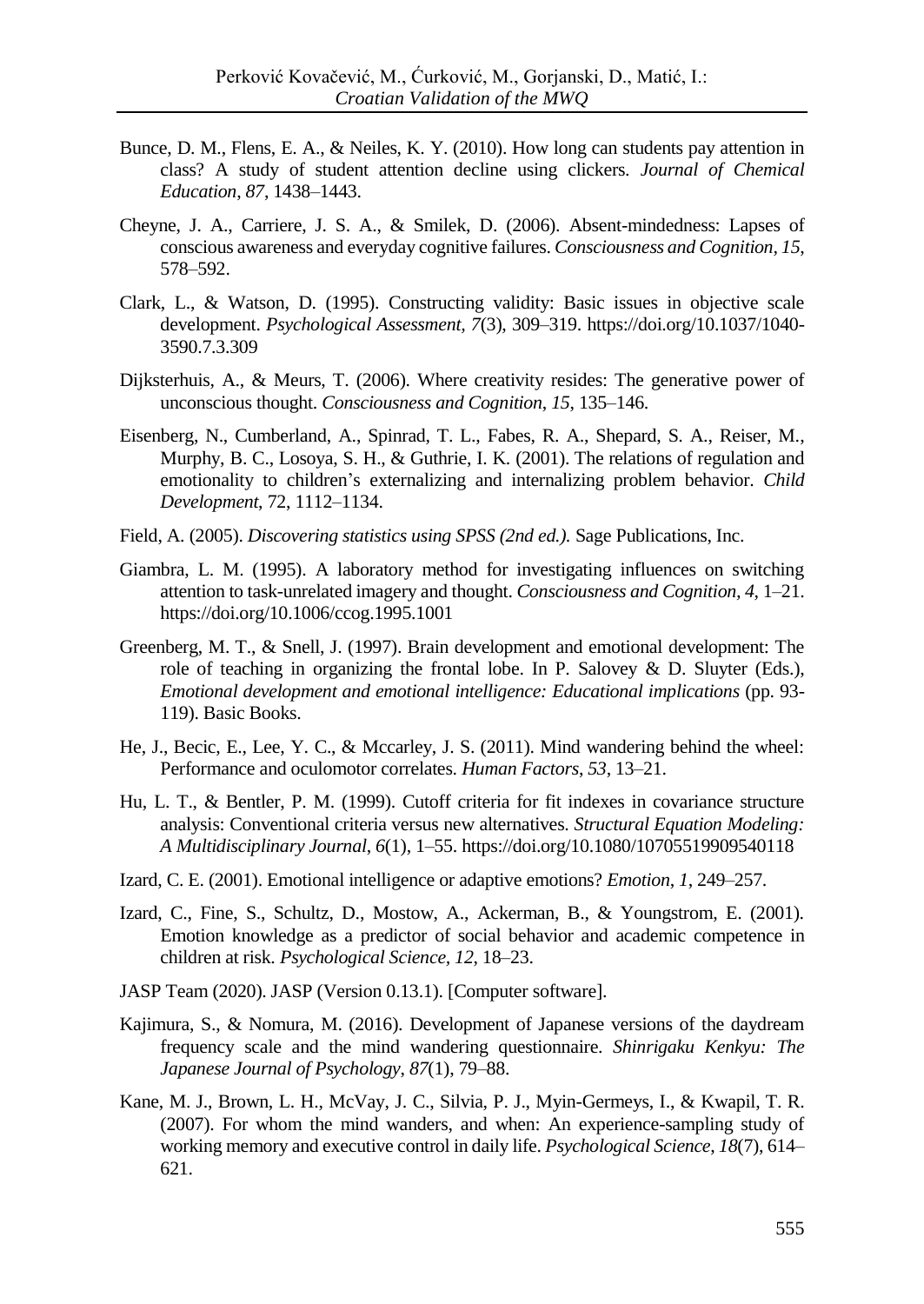- Killingsworth, M. A., & Gilbert, D. T. (2010). A wandering mind is an unhappy mind. *Science*, *330*(6006), 932–932.
- Kline, P. (2011). *The handbook of psychological testing (2nd ed.).* Routledge.
- Kopp, C. B. (2002). Commentary: The codevelopments of attention and emotion regulation. *Infancy, 3,* 199–208.
- Lindquist, S. I., & McLean, J. P. (2011). Daydreaming and its correlates in an educational environment. *Learning and Individual Differences*, *21*, 158–167.
- Luo, Y., Zhu, R., Ju, E., & You, X. (2016). Validation of the Chinese version of the Mind-Wandering Questionnaire (MWQ) and the mediating role of self-esteem in the relationship between mind-wandering and life satisfaction for adolescents. *Personality and Individual Differences*, *92*, 118–122.
- Mar, R. A., Mason, M. F., & Litvack, A. (2012). How daydreaming relates to life satisfaction, loneliness, and social support: The importance of gender and daydream content. *Consciousness and Cognition, 21*, 401–407.
- Marsh, H. W., & Hocevar, D. (1985). Application of confirmatory factor analysis to the study of self-concept: First-and higher order factor models and their invariance across groups. *Psychological Bulletin*, *97*(3), 562–582.
- McVay, J. C., & Kane, M. J. (2012). Why does working memory capacity predict variation in reading comprehension? On the influence of mind wandering and executive attention. *Journal of Experimental Psychology: General*, *141*, 302–320.
- Mostow, A. J., & Fine, S. E. (2006). Children's emotional competence and attentional competence in early elementary school. *School Psychology Quarterly*, *21*(2), 148–170.
- Mowlem F. D., Agnew-Blais J., Jean-Baptiste Pingault J., & Asherson P. (2019) Evaluating a scale of excessive mind wandering among males and females with and without attention-deficit/hyperactivity disorder from a population sample. *International Journal of Scientific Reports, 9*(1), 3071.
- Mowlem, F. D., Skirrow C., Reid P., Maltezos S., Mijjar S., Merwood A., Barker E., Cooper R., Kuntsi J., & Asherson P. (2016). Validation of the Mind Excessively Wandering Scale and the relationship of mind wandering to impairment in adult ADHD. *Journal of Attention Disorders*, *23*(6), 624–634.
- Mrazek, M. D., Phillips, D. T., Franklin, M. S., Broadway, J. M., & Schooler, J. W. (2013). Young and restless: Validation of the Mind-Wandering Questionnaire (MWQ) reveals disruptive impact of mind-wandering for youth. *Frontiers in Psychology*, *4*, 560.
- Muthén, L. K., & Muthén, B. O. (2012). *Mplus user's guide (7th ed.).* Muthén & Muthén.
- Pachai, A. A., Acai, A., LoGiudice, A. B., & Kim, J. A. (2016). The mind that wanders: Challenges and potential benefits of mind wandering in education. *Scholarship of Teaching and Learning in Psychology*, *2*(2), 134–146.
- Risko, E. F., Anderson, N., Sarwal, A., Engelhardt, M., & Kingstone, A. (2012). Everyday attention: Variation in mind wandering and memory in a lecture. *Applied Cognitive Psychology*, *26*, 234–242.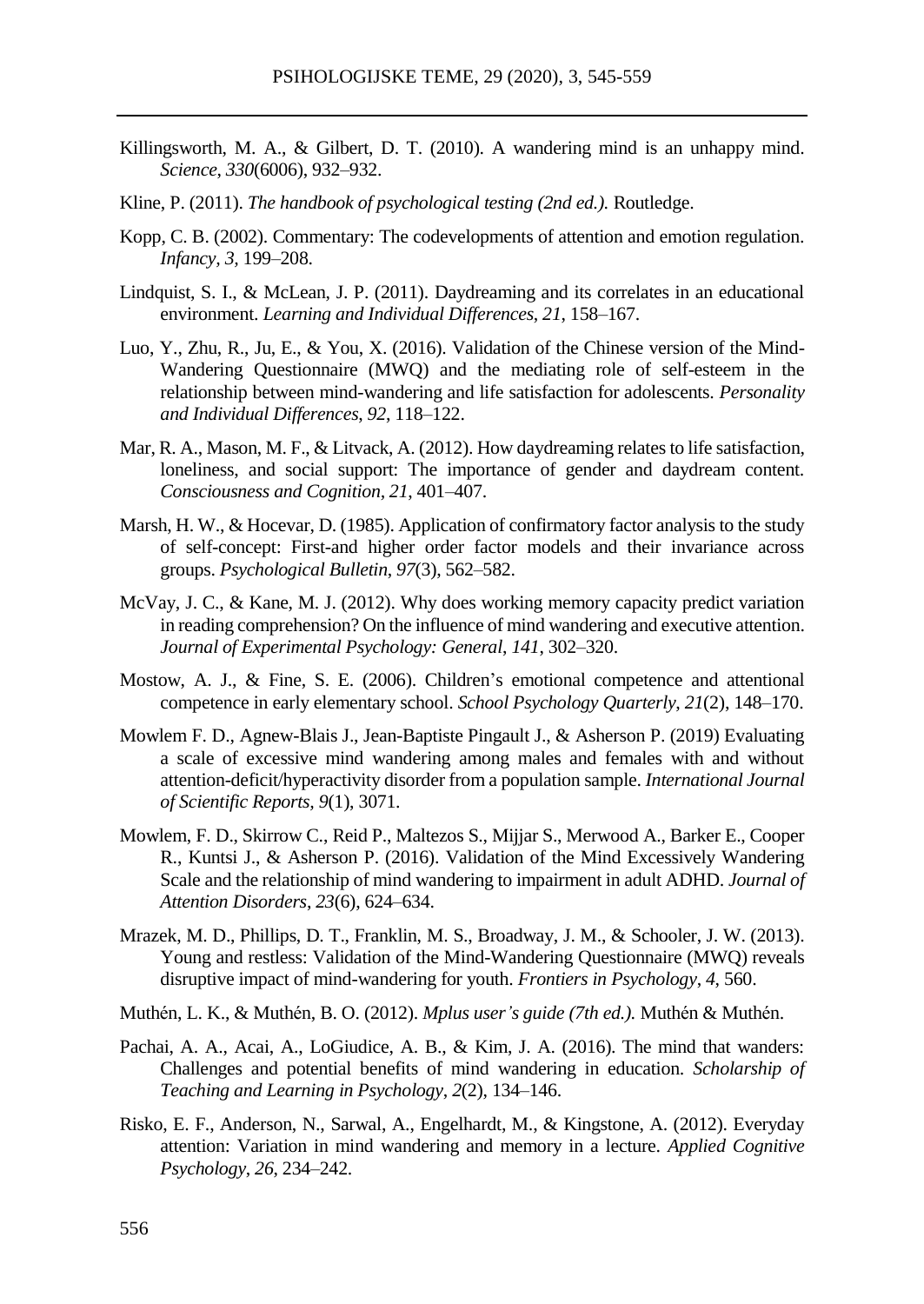- Salavera, C., Urcola-Pardo, F., Usán, P., & Jarie, L. (2017). Translation and validation of the Mind-Wandering Test for Spanish adolescents. *Psicologia Reflexão e Crítica. 30*(1), 12. https:/[/doi.org/10.1186/s41155-017-0066-8](https://doiorg/10.1186/s41155-017-0066-8)
- Schooler, J. W., Mrazek, M. D., Franklin, M. S., Baird, B., Mooneyham, B. W., Zedelius, C., & Broadway, J. M. (2014). The middle way: Finding the balance between mindfulness and mind-wandering. In B. H. Ross (Ed.), *The psychology of learning and motivation* (Vol. 60, pp. 1-33). Academic Press.
- Sio, U. N., & Ormerod, T. C. (2009). Does incubation enhance problem solving? A metaanalytic review. *Psychological Bulletin*, *135*, 94–120.
- Smallwood, J., Baracaia, S. F., Lowe, M., & Obonsawin, M. (2003). Task unrelated thought whilst encoding information. *Consciousness and Cognition*, *12*, 452–484.
- Smallwood, J., Nind, L., & O'Connor, R. C. (2009). When is your head at? An exploration of the factors associated with the temporal focus of the wandering mind. *Consciousness and Cognition, 18*(1), 118–125.
- Smallwood, J., O'Connor, R. C., Sudbery, M. V., & Obonsawin, M. (2007). Mind wandering and dysphoria. *Cognition and Emotion*, *21*(4), 816–842.
- Smallwood, J., & Schooler, J. W. (2006). The restless mind. *Psychological Bulletin, 132*(6), 946–958. https://doi.org/10.1037/0033-2909.132.6.946
- Smallwood, J., Schooler, J. W., Turk, D. J., Cunningham, S. J., Burns, P., & Macrae, C. N. (2011). Self-reflection and the temporal focus of the wandering mind. *Consciousness and Cognition, 20*, 1120–1126.
- Song, X., & Wang, X. (2012). Mind wandering in Chinese daily lives-an experience sampling study. *PLOS ONE, 7*(9), e44423.
- Stawarczyk, D., Majerus, S., Maquet, P., & D'Argembeau, A. (2011a). Neural correlates of ongoing conscious experience: Both task-unrelatedness and stimulus-independence are related to default network activity. *PLOS ONE 6*, e16997. https://doi:10.1371/journal. pone.0016997
- Stawarczyk, D., Majerus, S., Maj, M., Van der Linden, M., & D'Argembeau, A. (2011b). Mind- wandering: Phenomenology and function as assessed with a novel experience sampling method. *Acta Psychologica, 136*, 370–381.
- Steiger, J. H. (2000). Point estimation, hypothesis testing, and interval estimation using the RMSEA: Some comments and a reply to Hayduk and Glaser. *Structural Equation Modeling*, *7*(2), 149–162. https://dx.doi.org/10.1207/S15328007SEM0702\_1
- Szapunar, K. K., Khan N. Y., & Schster D. L. (2013). Interpolated memory tests reduce mind wandering and improve learning of online lectures. *PNAS, 110*(16), 6313–6317.
- Takšić, V., Mohorić, T., & Munjas, R. (2006). Emocionalna inteligencija: Teorija, operacionalizacija, primjena i povezanost s pozitivnom psihologijom [Emotional intelligence: Theory, operationalization, application and connection with positive psychology]. *Drušvena istraživanja, 84-85*(4-5), 729–752.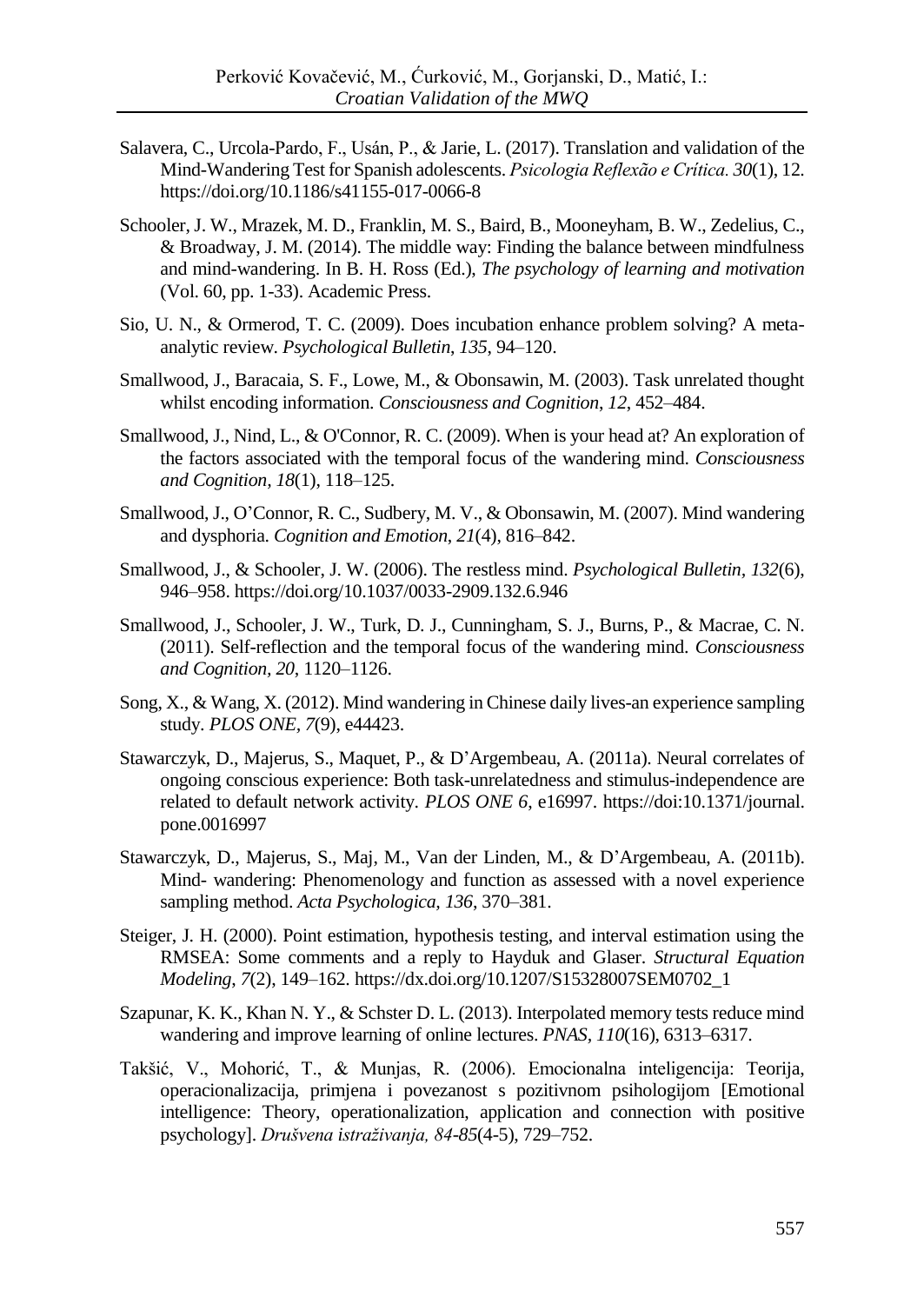- Takšić, V., & Smojver-Ažić, S. (2016). *Promocija zdravlja razvojem socio-emocionalnih i kompetencija u školskom okruženju [Health promotion through the development of socio-emotional and competencies in the school environment].* Katedra za socijalnu medicinu i epidemiologiju, Medicinski fakultet Sveučilišta u Rijeci.
- Takšić, V. (1998). *Validacija konstrukta emocionalne inteligencije [Validation of the construct of emotional intelligence].* [Unbubslihed doctoral dissertation]. Faculty of Humanities and Social Sciences, University of Zagreb.
- Tulving, E. (1987). Multiple memory systems and consciousness. *Human neurobiology*, *6*, 67–80.
- Watts, F. N., Macleod, A. K., & Morris, L. (1988). Associations between phenomenal and objective aspects of concentration problems in depressed patients. *British Journal of Psychology, 79*, 241–250.
- Weinstein, Y. (2018). Mind-wandering, how do I measure thee with probes? Let me count the ways. *Behavior Research Methods*, *50*, 642–661.
- White, H. A., & Shah, P. (2006). Uninhibited imaginations: Creativity in adults with attention deficit/hyperactivity disorder. *Personality and Individual Differences*, *40*, 1121–1131.
- [Xu](https://www.ncbi.nlm.nih.gov/pubmed/?term=Xu%20J%5BAuthor%5D&cauthor=true&cauthor_uid=24616684) J.[, Vik](https://www.ncbi.nlm.nih.gov/pubmed/?term=Vik%20A%5BAuthor%5D&cauthor=true&cauthor_uid=24616684) A.[, Groote](https://www.ncbi.nlm.nih.gov/pubmed/?term=Groote%20IR%5BAuthor%5D&cauthor=true&cauthor_uid=24616684) I. R.[, LagopoulosJ](https://www.ncbi.nlm.nih.gov/pubmed/?term=Lagopoulos%20J%5BAuthor%5D&cauthor=true&cauthor_uid=24616684).[, Holen](https://www.ncbi.nlm.nih.gov/pubmed/?term=Holen%20A%5BAuthor%5D&cauthor=true&cauthor_uid=24616684) A.[, Ellingsen](https://www.ncbi.nlm.nih.gov/pubmed/?term=Ellingsen%20%26%23x000d8%3B%5BAuthor%5D&cauthor=true&cauthor_uid=24616684) Ø.[, Håberg](https://www.ncbi.nlm.nih.gov/pubmed/?term=H%26%23x000e5%3Bberg%20AK%5BAuthor%5D&cauthor=true&cauthor_uid=24616684) A. K., [& Davanger](https://www.ncbi.nlm.nih.gov/pubmed/?term=Davanger%20S%5BAuthor%5D&cauthor=true&cauthor_uid=24616684) S. (2014). Nondirective meditation activates default mode network and areas associated with memory retrieval and emotional processing. *Frontiers in Human Neuroscience, 8*, 86. https://doi.org/10.3389/fnhum.2014.00086
- Ye, Q., Song, X., Zhang, Y., & Wang, Q. (2014). Children's mental time travel during mind wandering. *Frontiers in Psychology*, *5*, 927. https://doi.org/10.3389/fpsyg.2014.00927

#### **Prijevod i validacija Upitnika lutanja uma (MWQ)**

#### Sažetak

Cilj je ovoga istraživanja bio prijevod i validacija Upitnika lutanja uma (engl. *Mind Wandering Questionnaire,* MWQ) na hrvatski jezik te predstavljanje preliminarnih podataka o njegovoj pouzdanosti, strukturi i konvergentnoj valjanosti na uzorku hrvatskih učenika. Nakon prevođenja i prilagodbe hrvatski je prijevod MWQ-a primijenjen na 451 učeniku osmih razreda osnovne škole (239 djevojčica i 212 dječaka). Usporedno s MWQ-om primijenjen je i Upitnik emocionalne kompetentnosti (ESCQ-45). Rezultati pokazuju visoku pouzdanost hrvatskoga prijevoda MWQ-a, dok je konfirmatornom faktorskom analizom potvrđen jednodimenzionalni model. Značajna negativna korelacija MWQ-a i Upitnika emocionalne kompetentnosti upućuje na dobru konvergentnu valjanost hrvatskoga prijevoda upitnika. Daljnjim istraživanjima potrebno je dodatno provjeriti psihometrijska svojstva hrvatskoga prijevoda MWQ-a, posebno test-retest pouzdanost te diskriminantnu valjanost upitnika.

*Ključne riječi:* lutanje uma, validacija, hrvatski prijevod MWQ-a, učenici

Primljeno: 12. 2. 2020.